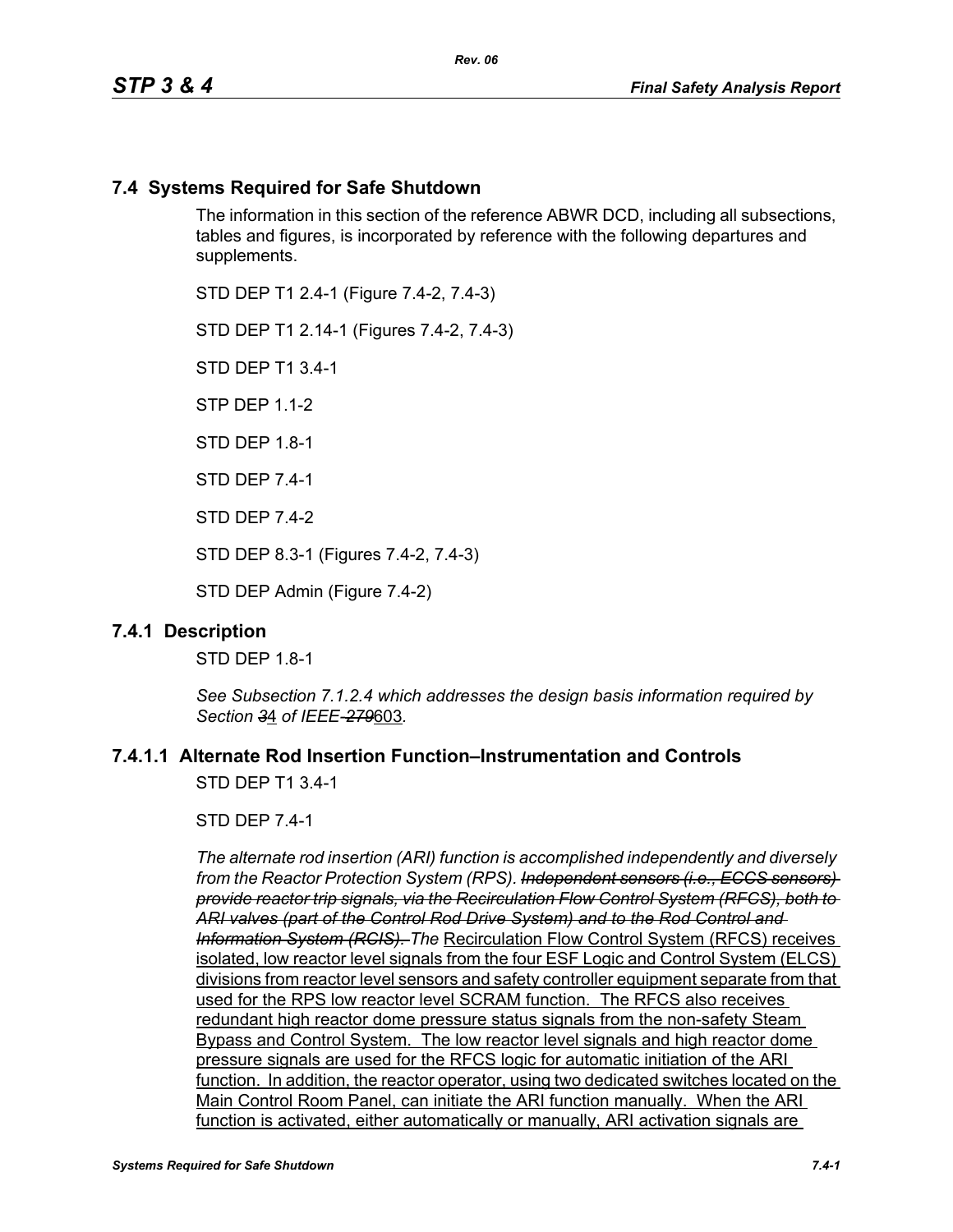provided to the ARI valves of the Control Rod Drive System and simultaneously to the Rod Control and Information System. Energization of the *ARI valves (separate from the scram valves), cause* causes *reactor shutdown by hydraulic scram* insertion *of the control rods. The RCIS, acting upon the same ARI signals that are provided to ARI valves,* ARI initiation signals from the RFCS, *causes reactor shutdown by electromechanical (i.e., through the usage of FMCRD motors) insertion of control rods*  using the FMCRD motors*.*

# **7.4.1.3 Reactor Shutdown Cooling Mode–Instrumentation and Controls**

STD DEP T1 2.4-1

STD DEP T1 3.4-1

STD DEP 8.3-1

STD DEP Admin

*(3) Power Sources*

*This system utilizes normal plant power sources. These include* 4.16 kV *6900 VAC for the pumps, 480 VAC/120 VAC instrument buses, and as backed up by DC sources. If for any reason the normal plant sources become unavailable, the system is designed to utilize the emergency buses and sources.*

*(4) Equipment*

*If it is necessary to discharge a complete core load of reactor fuel to the fuel pool, a means is provided for making a physical intertie between the Spent Fuel Pool Cooling and Cleanup (SFPC) System and the RHR heat exchangers. This increases the cooling capacity of the SFPC System to handle the heat load for this situation. The fuel pool intertie is applied only to Loops B and C (see Figure 5.4-10 for RHR System P&ID).*

*(9) Actuated Devices*

*All valves in the SDC System* mode *are equipped with remote manual switches in the main control room. The only automatically activated modes of the RHR are the LPFL mode for the ECCS and the suppression pool cooling mode, as described in Subsections 7.3.1.1.1.4 and 7.3.1.1.4, respectively. Other modes of RHR are described in Subsections 7.3.1.1.3 and 7.3.1.1.4*.

*(11) Testability*

*The logic is tested by automatic self test. The sixth test,* SSLC testing as *discussed in Subsection 7.1.2.1.6, is also applicable here for the reactor SDC mode function of RHR System.*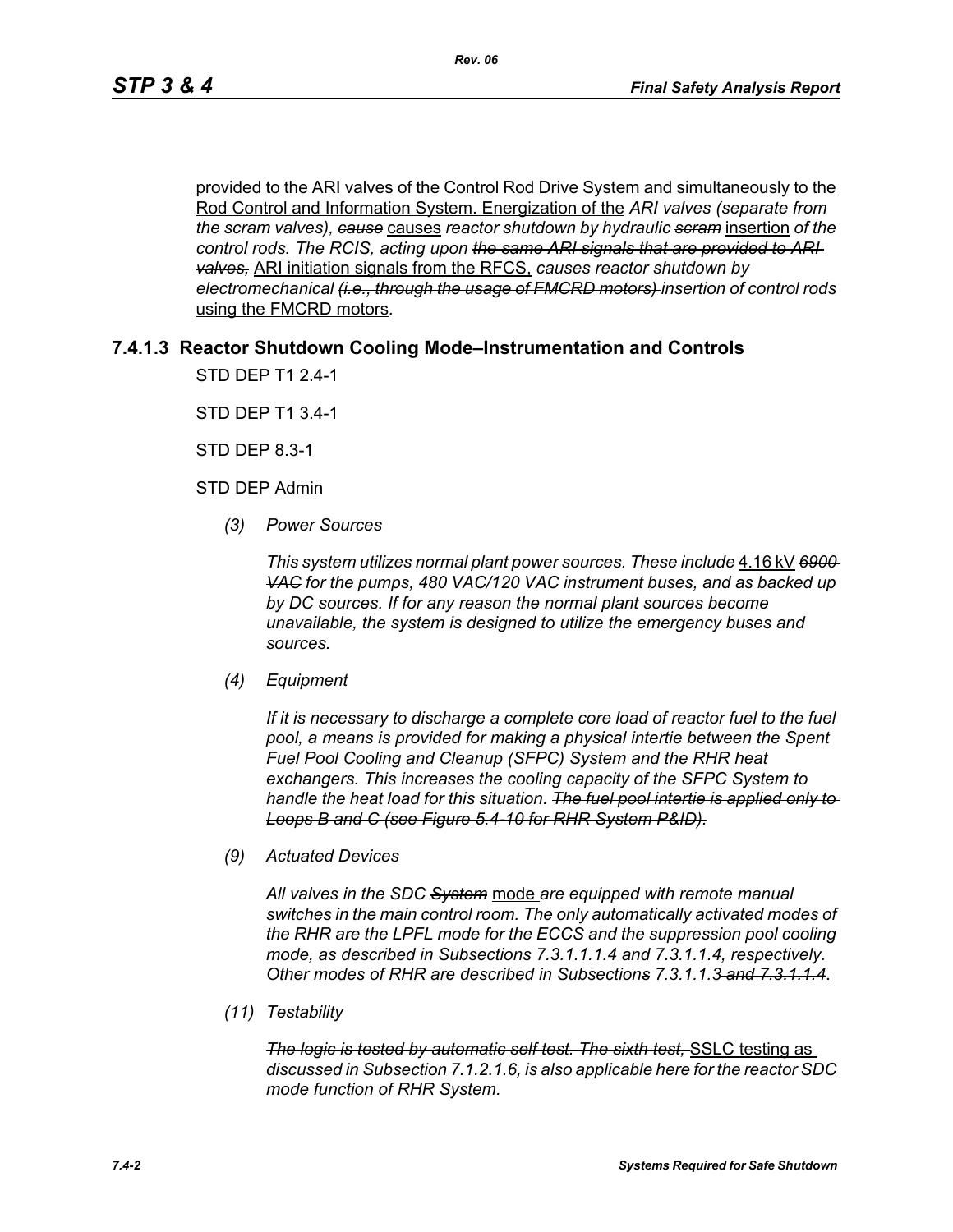# **7.4.1.4 Remote Shutdown System**

# **7.4.1.4.2 Postulated Conditions Assumed to Exist as the Main Control Room Becomes Inaccessible**

STD DEP 8.3-1

*(2) The plant is not experiencing any transient situations. Even though the loss of offsite AC power is considered unlikely, the remote shutdown panel or facilities are powered from* the *Class 1E power system buses E and F so that backup AC power would be automatically supplied by the plant diesel generator. Manual controls of the diesel generator are also available locally.*

# **7.4.1.4.4 Remote Shutdown Capability Controls and Instrumentation–Equipment, Panels, and Displays**

STD DEP T1 2.14-1

STD DEP T1 3.4-1

STD DEP 8.3-1

STD DEP Admin

*(1) Main Control Room–Remote Shutdown Capability Interconnection Design Considerations*

*Some of the existing systems used for normal reactor shutdown operations are also utilized in the remote shutdown capability to shut down the reactor from outside the main control room. The functions needed for remote shutdown control are provided with manual transfer devices which override controls from the main control room and transfer the controls to the remote shutdown control. Control signals are interrupted by the transfer devices at the hardwired, analog loop. Process signals to the main control room are routed from the sensor, through the transfer devices on the remote shutdown panels, and then to the multiplexing system remote multiplexing units (RMUs)* Remote Digital Logic Controllers (RDLCs) *for transmission to* use in *the main control room. Similarly, control signals from the main control room are routed from the RMUs*RDLCs*, through the remote shutdown transfer devices, and then to the interfacing system equipment. Actuation of the transfer devices interrupts the connection to the RMUs* RDLCs *and transfers control to the Remote Shutdown System. Control of all necessary power supply circuits are also transferred to the remote shutdown system. Remote shutdown control is not possible without actuation of the transfer devices. Operation of the transfer devices causes an alarm in the main control room. The remote shutdown control panels are located outside the main control room. Access to this point is administratively and procedurally controlled.*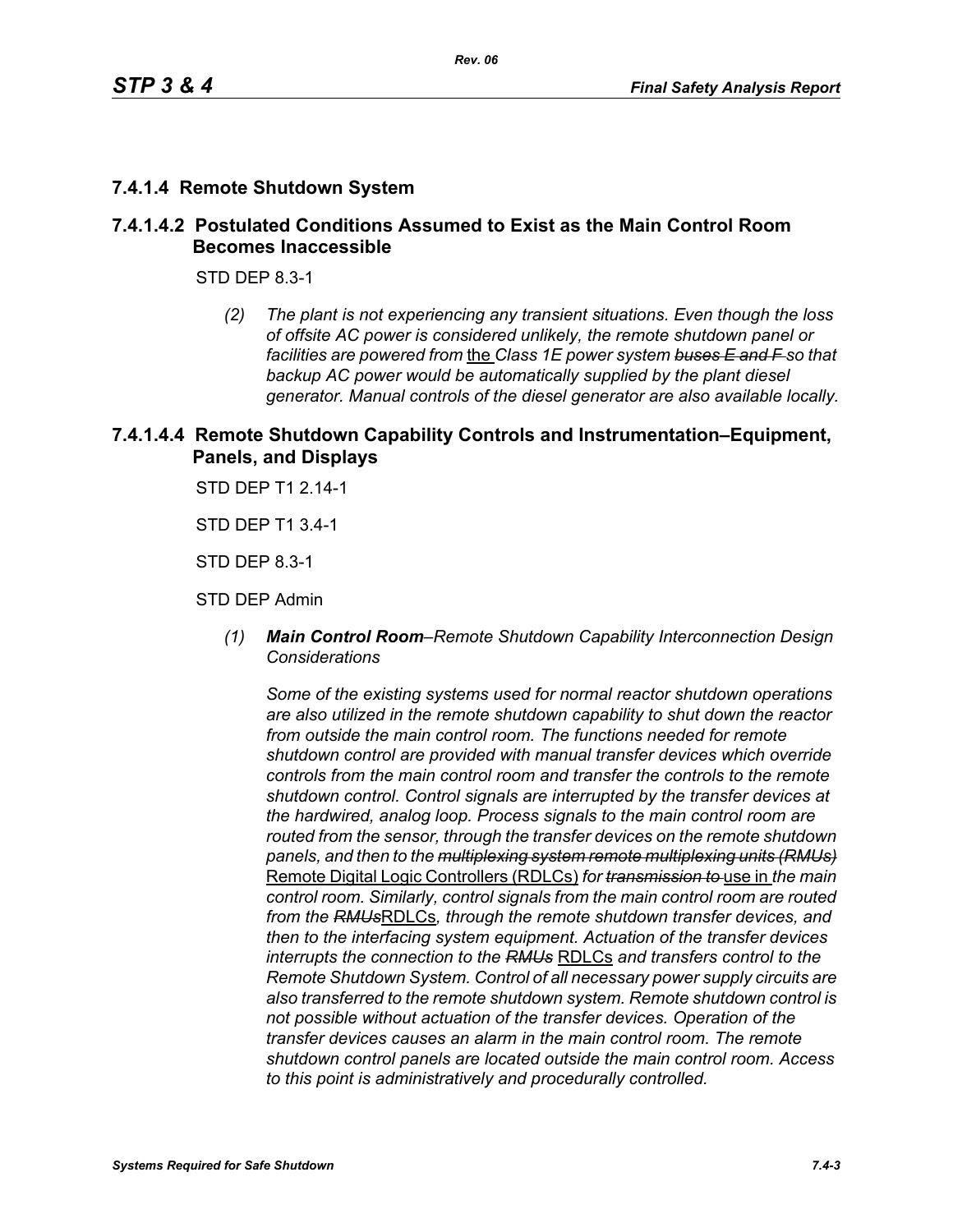- *(4) Nuclear Boiler System*
	- *(c) The following function has transfer and control switches located at the Division 2 remote shutdown control panel: one air-operated relief valve. (The valve is 125 volt DC solenoid pilot operated.)*
- *(7) Electrical Power Distribution System (EPDS)*
	- *(a) The following functions have transfer and control switches located on the Division I remote shutdown panel:*
		- *(i) 6.9 kV feeder breaker: Unit auxiliary transformer A to M/C E*  Safety Bus A3 Breaker from UAT A
		- *(ii) 6.9 kV feeder breaker: Reserve auxiliary transformer A to M/C E*  Safety Bus A3 Breaker from RAT A
		- *(iii) 6.9 kV feeder breaker: Emergency diesel generator A to M/C E*  Safety Bus A3 Breaker from Emergency Diesel Generator A
		- *(iv) 6.9 kV feeder breaker: Combustion turbine generator to M/C E*  Safety Bus A3 Breaker from Bus CTG3
		- *(v) 6.9 kV load breaker: M/C E to P/C E20* Safety Bus A3 Breaker to P/C E20
		- *(vi) 480V feeder breaker: TR to P/C E20*
	- *(b) The following functions have transfer and control switches located on the Division II remote shutdown panel:*
		- *(i) 6.9 kV feeder breaker: Unit auxiliary transformer B to M/C F*  Safety Bus B3 Breaker from UAT B
		- *(ii) 6.9 kV feeder breaker: Reserve auxiliary transformer A to M/C F*  Safety Bus B3 Breaker from RAT A
		- *(iii) 6.9 kV feeder breaker: Emergency diesel generator B to M/C F*  Safety Bus B3 Breaker from Emergency Diesel Generator B
		- *(iv) 6.9 kV feeder breaker: Combustion turbine generator to M/C F*  Safety Bus B3 *Breaker* from Bus CTG3
		- *(v) 6.9 kV load breaker: M/C F to P/C F20* Safety Bus B3 Breaker to P/C F20
		- *(vi) 480V feeder breaker: TR to P/C F20*
	- *(c) A 6.9 kV M/C (E,F)* A 4160V *voltmeter is provided on RSS panels A,B, respectively.*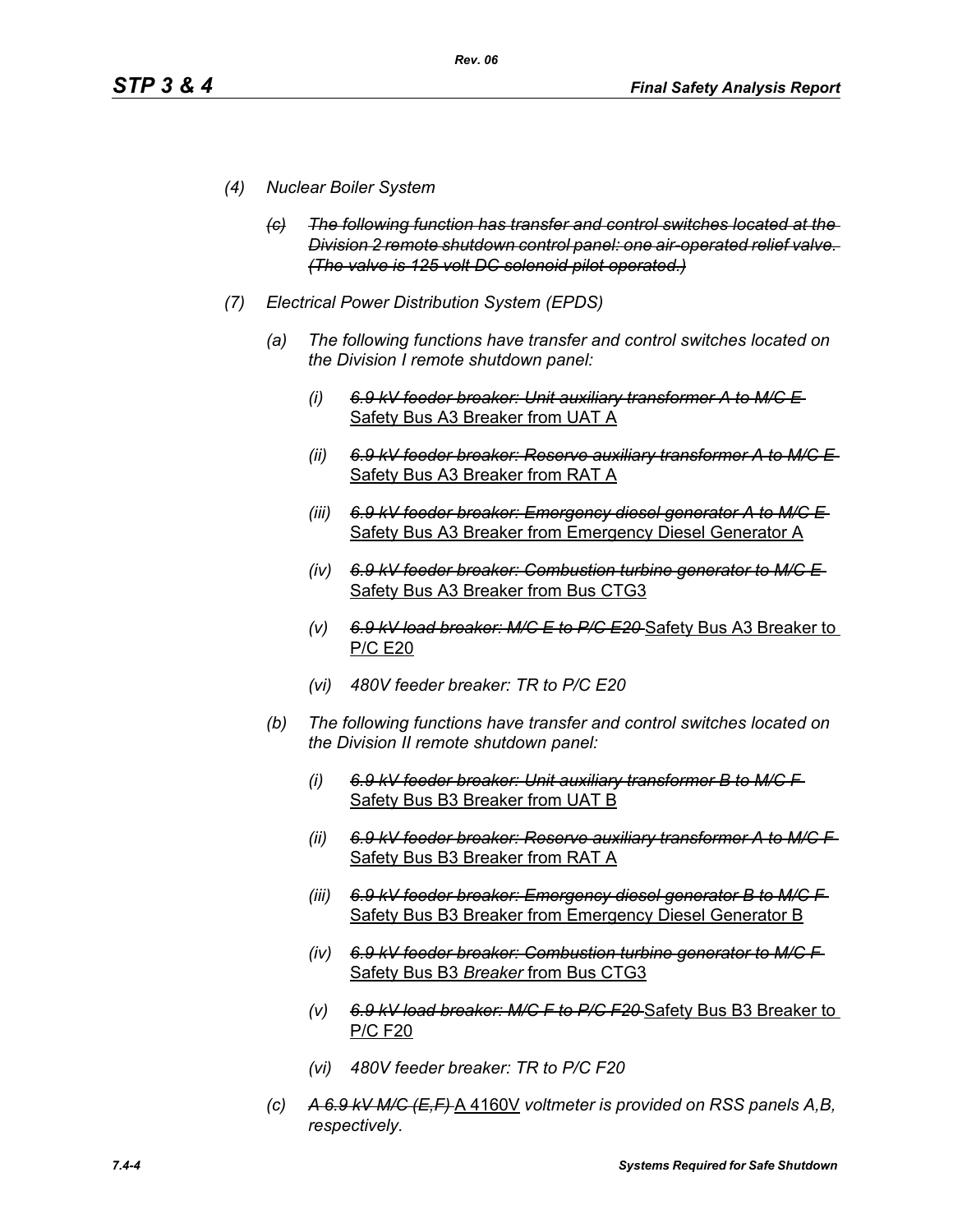- *(8) Flammability Control System (FCS)* Not Used
	- *(a) The following FCS equipment function has transfer and control switches located on both remote shutdown panels as indicated:*
		- *(i) Valve (cooling water inlet) B*

# **7.4.2 Analysis**

# **7.4.2.1 Alternate Rod Insertion Function**

# **7.4.2.1.1 General Functional Requirements Conformance**

STD DEP 7.4-1

### STD DEP Admin

The Recirculation Flow Control System (RFCS) includes the logic for both automatic initiation and manual initiation of the ARI function. When the RFCS initiates the ARI function, related ARI activation signals are provided to the ARI valves of the CRD system and to the Rod Control and Information System for activation of the ARI motor run-in function.

Upon initiation of the ARI function, the RFCS logic assures that the activation signals for the ARI valves will remain continuously energized sufficiently long to assure that the time-delayed, rapid hydraulic insertion of the control rods will occur by depressurizing the scram valves of the CRD hydraulic control units. This provides for a diverse means of hydraulic insertion of the control rods from the normal Reactor Protection System (RPS) initiated scram hydraulic insertion function.

*The alternate rod insertion (ARI)* motor run-in *function is accomplished by the Rod Control and Information System (RCIS) and the Fine-Motion Control Rod Drive (FMCRD) Subsystem. This function provides an alternate method of driving control rods into the core which is diverse from the hydraulic scram system*insertion functions*.*

**The RCIS and the active run-in function of the FMCRD motors** The RFCS, the ARI valves and the FMCRD components associated with the motor run-in function of the CRD System, and the RCIS *are not required for safety; nor are these components qualified in accordance with safety-related criteria. However, the FMCRD components associated with hydraulic scram are qualified in accordance with safety criteria.*

*The ARI design is in full compliance with the design considerations cited in NEDE-31906* 31096*-P-A (Reference 7.4-1).* 

# **7.4.2.1.2 Specific Regulatory Requirements Conformance**

STD DEP 1.8-1

STD DEP 7.4-1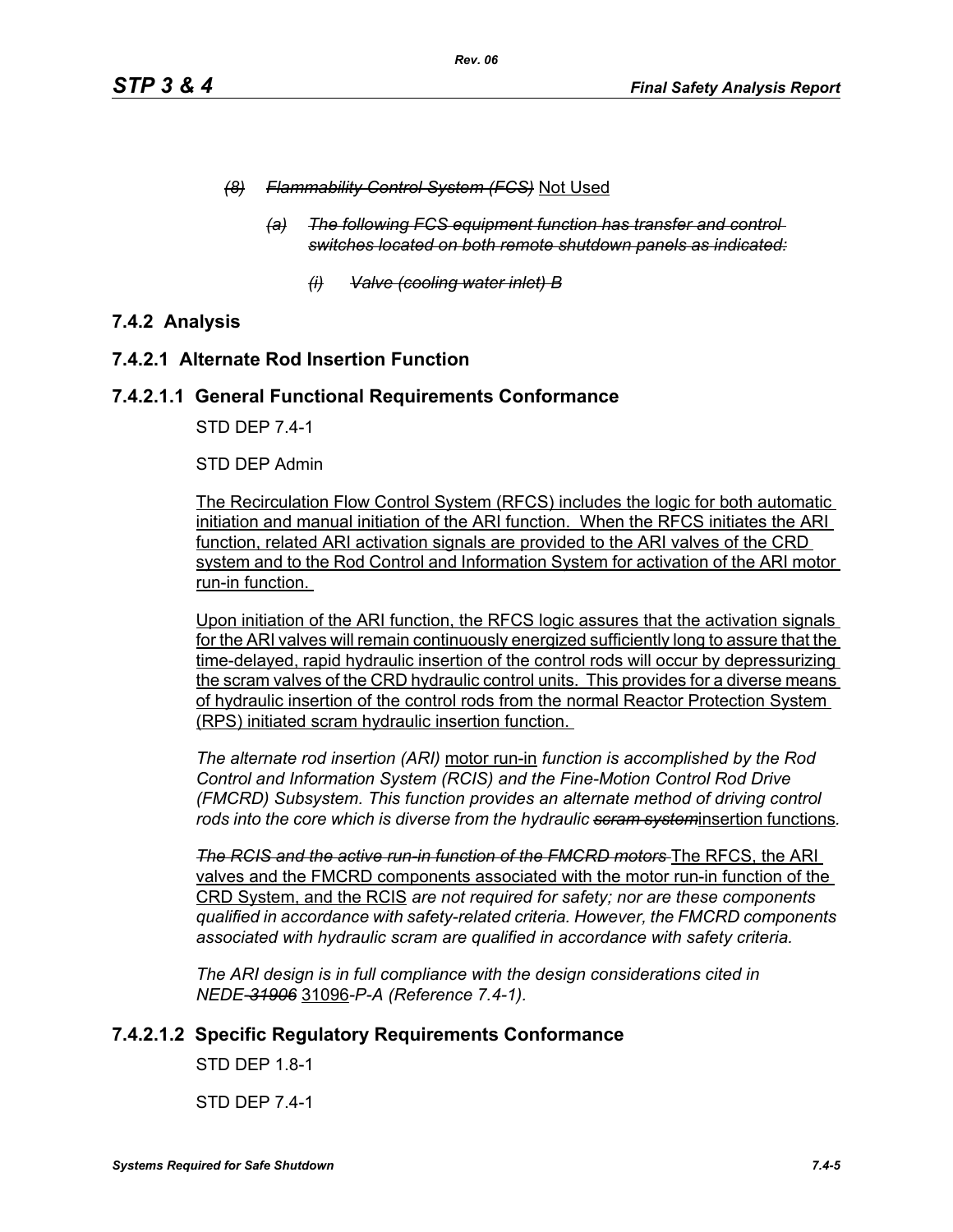# STD DEP 8.3-1

*(1) 10CFR50.55a (IEEE-279*603*)*

*With regard to IEEE-279*603*, Section 4.7*5.6.3*, signals which interface between ARI and RPS are optically isolated such that postulated failures within the ARI controls cannot affect the safety-related scram function.* from safety system equipment that interface with the non-safety system equipment that implements the ARI function (e.g., the low reactor water level status signals provided to the RFCS) are optically isolated so that failure of the nonsafety equipment that implements the ARI function cannot affect any safetyrelated function.

*The RCIS logic has been designed such that a* the only *single failure,* that *only in the inverter controller part of a given rod logic, may result in insertion*  failure of that rod when the ARI function is activated is the failure of the logic and individual local control equipment (e.g., stepping motor driver module or rod brake controller) associated with FMCRD motor movement of one control rod*. Also, two manual actions are required at the dedicated operator interface panel* Main Control Room Panel *to manually initiate ARI.* 

- *(3) Regulatory Guides (RGs)*
	- *(a) RG 1.75–"Physical Independence of Electric Systems"*

*In addition, each FMCRD inverter has current limiting features to limit the FMCRD motor fault current. Continuous operation of all the FMCRD motors at the limiting fault current of the inverter shall not degrade operation of any Class 1E loads (i.e., the diesel generators shall be of appropriate design capacity).* Refer to Subsection 8.3.1.1.1 for additional description of design features incorporated for preventing degradation of operation of any Class 1E loads if a fault condition exists in the non-Class 1E equipment that provides power for the FMCRD motors.

*There are three separate groups of non-1E drives with each receiving power from Division I Class 1E bus. Class 1E circuit breakers are used as isolation devices in accordance with IEEE-384. The breakers are designed to trip on fault current only and are not tripped for LOCA. However, the breaker coordination is assured through the use of zone selective interlocks (ZSI) (Subsection 8.3.1.1.1).*

*The ZSI feature* circuit protection coordination and testing of breakers *assures that the FMCRDs power breaker time-overcurrent trip characteristic for all circuit faults shall cause the breaker to interrupt the fault current prior to trip initiation of any upstream breaker. The power source shall supply the necessary fault current for sufficient time to ensure the proper coordination without loss of function of Class 1E loads. The ZSI is a new technology which assures breaker coordination, and thus meets the intent of position C-1 of Reg. Guide 1.75.*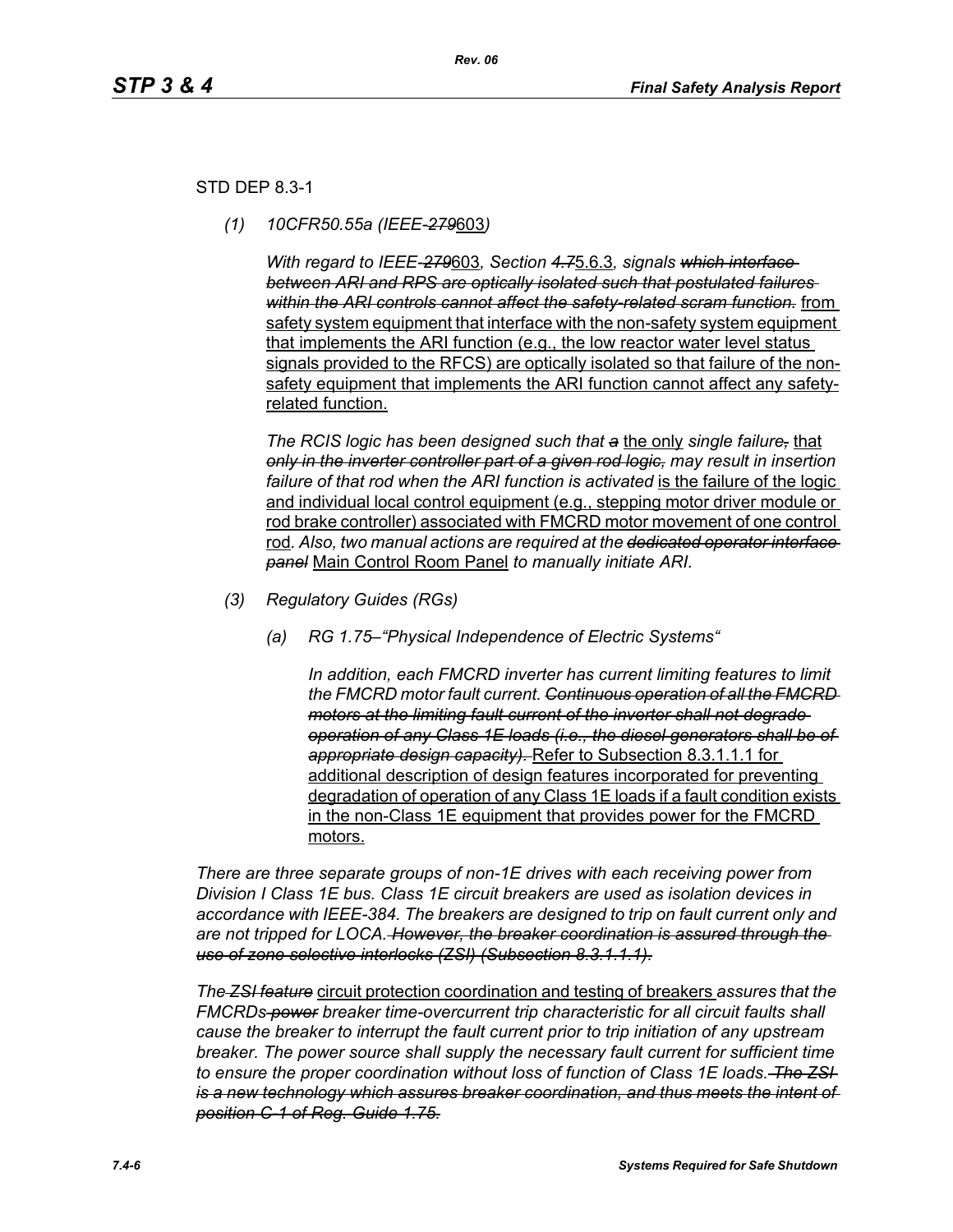# **7.4.2.2 Standby Liquid Control System (SLCS) — Instrumentation and Controls**

# **7.4.2.2.2 Specific Regulatory Requirements Conformance**

**STP DFP 1 1-2** 

STD DEP 1.8-1

STD DEP Admin

*(1) 10CFR50.55a (IEEE-279*603*)*

*The SLCS design is similar to the GESSAR II design, except the explosive (squib) injection valves are replaced with motor-operated injection valves. It is designed to meet all applicable portions of IEEE*-279603 *as clarified above.*

*(3) Regulatory Guides (RGs)*

*As indicated in Paragraph (1), the SLCS is not required to meet the singlefailure criterion (RG 1.53) since it is designed to be redundant (and diverse) from the control rod scram system. However, the two channels of active components assure that no single failure of these components will prevent the SLCS from accomplishing its safety* boron injection *function. Passive components which are not redundant include the boron tank, injection pipeline, etc.*

*(4) Branch Technical Positions (BTPs)*

*In accordance with the Standard Review Plan for Section 7.3 and with Table 7.1-2, only BTPs 21 and 22 are considered applicable for the SLCS. They are addressed as follows:*

*(a) BTP ICSB 21– "Guidance for Application of Regulatory Guide 1.47" The* SLCS is not shared between units. *ABWR design is a single unit. Therefore, Item B-2 of the BTP is not applicable. Otherwise, the SLCS is in full compliance with this BTP.*

# **7.4.2.3 Reactor Shutdown Cooling Mode — Instrumentation and Controls**

# **7.4.2.3.1 General Functional Requirements Conformance**

STD DEP T1 3.4-1

STD DEP 1.8-1

STD DEP 7.4-2

*The design of the reactor shutdown cooling mode of the RHR System meets the general functional requirements as follows:*

*(3) Alarms*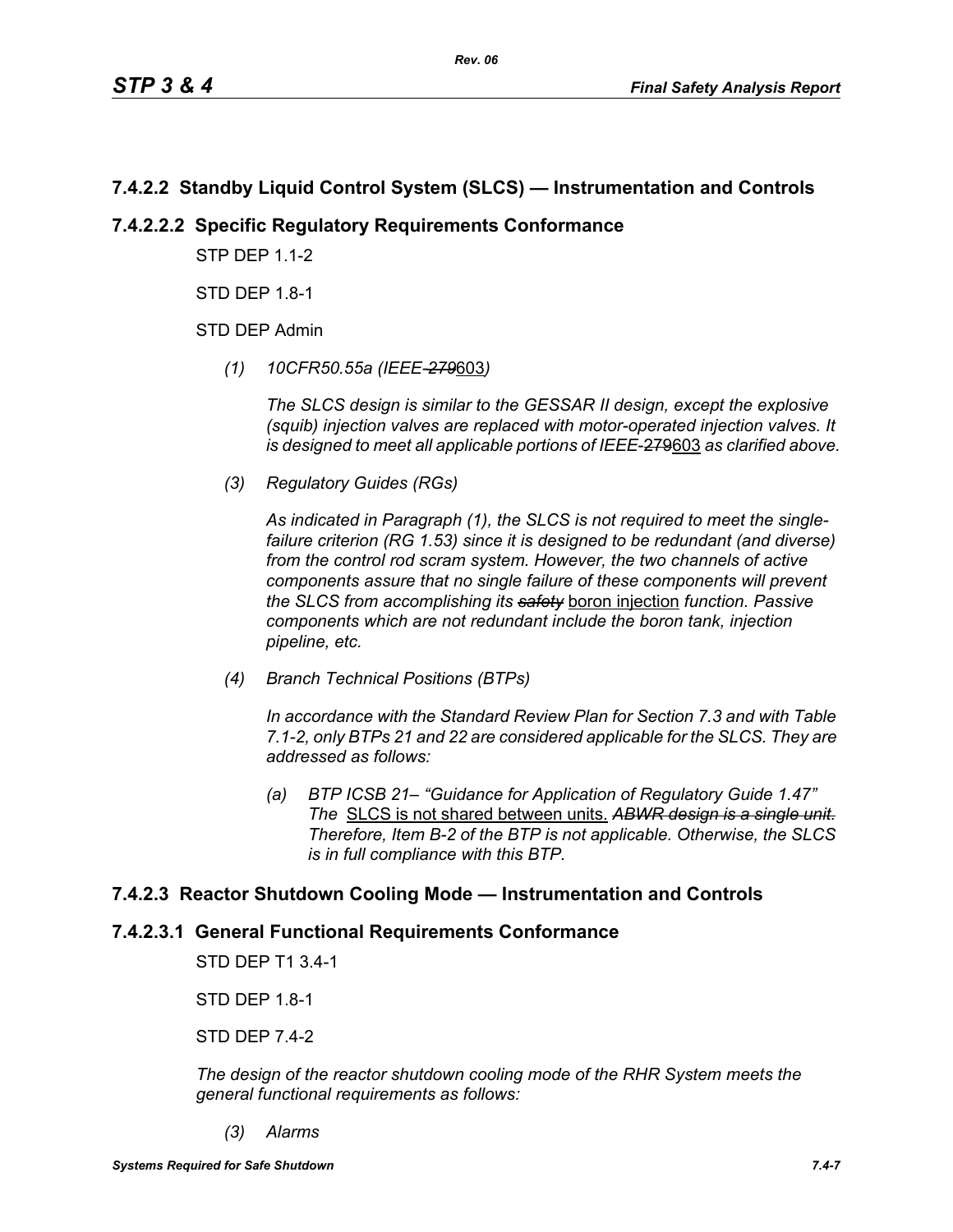*The following system functional alarms apply to all modes of the RHR System and to each of the three RHR loops except as noted:*

- *(f) RHR logic power failure*ELCS Out of Service*.*
- *(l)* LPFL *Manual initiation armed.*

# **7.4.2.3.2 Specific Regulatory Requirements Conformance**

STD DEP 1.8-1

*(1) 10CFR50.55a (IEEE-279*603*):*

A clarification should be made with regard to IEEE-279, Section 4.19. *The parent RHR System annunciates activity at the loop level (i.e., "RHR LOOP A,B,C ACTIVATED"). However, the individual mode of the RHR System is not separately annunciated.*

*Those portions of IEEE-279*603 *which relate to automatically initiated systems are not applicable to the manually actuated shutdown cooling mode of the RHR System. However, the system is designed in accordance with all other requirements of IEEE-279*603 *as described in Subsection 7.4.1.3.*

### **7.4.2.4 Remote Shutdown System–Instrumentation and Controls**

### **7.4.2.4.2 Specific Regulatory Requirements Conformance**

STD DEP T1 2.14-1

STD DEP 1.8-1

*(1) 10CFR50.55a (IEEE-279*603*)*

*The Remote Shutdown System (RSS) consists of two panels (Division I and Division II) which are located in separate rooms in the Reactor Building.*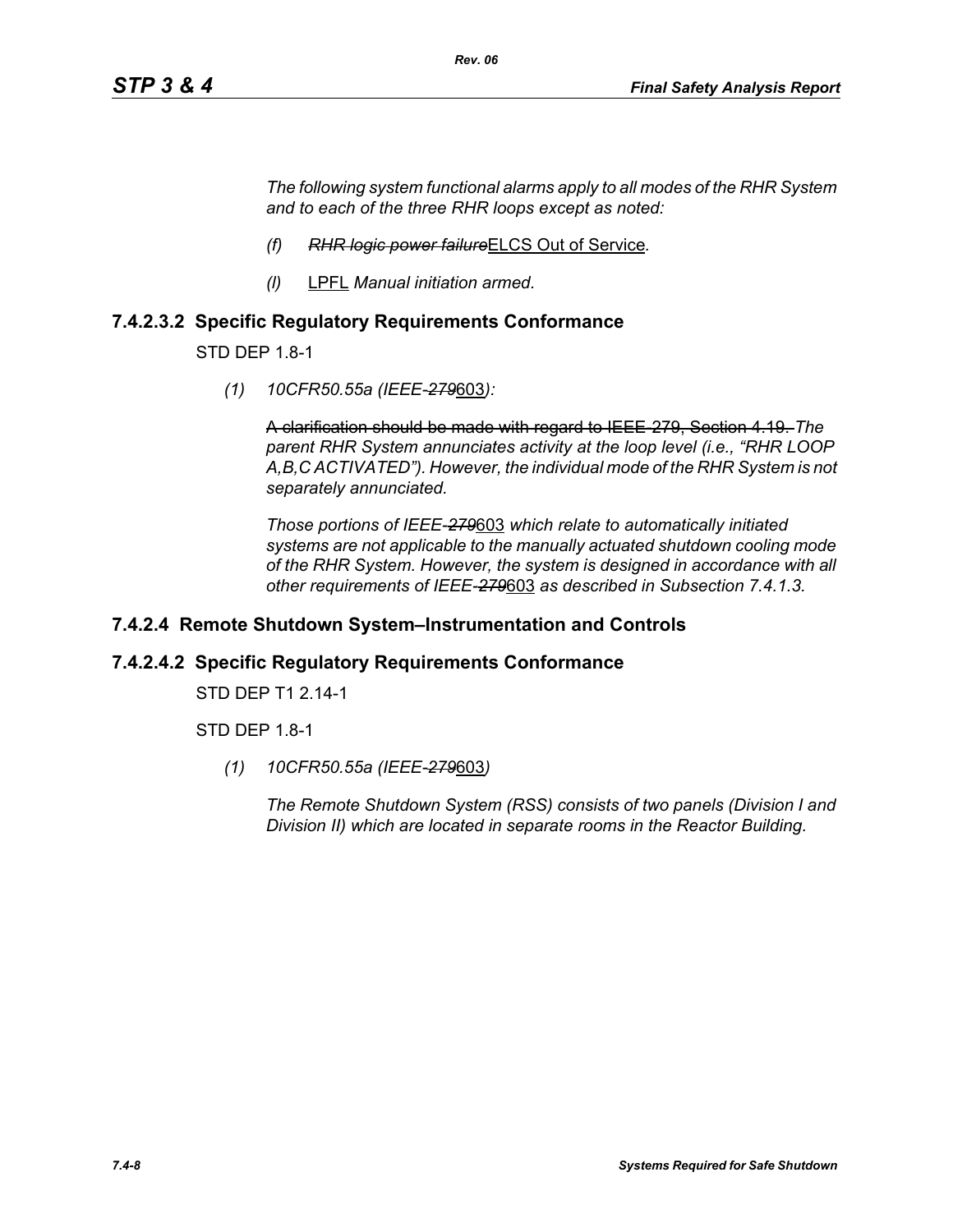*The RSS provides remote control capability as defined by the following interfaces:*

| <b>System</b>                      | <b>Total Channels</b> | <b>RSS Interface</b> |
|------------------------------------|-----------------------|----------------------|
| <b>Flammability Control System</b> | <del>B. C</del>       | в                    |

*Separation and isolation is preserved both mechanically and electrically in accordance with IEEE-*279603 *and Regulatory Guide 1.75.*

*With regard to Paragraph* 4.25.1 *of IEEE-*279603 *a single-failure event is assumed to have occured to cause the evacuation of the control room. The RSS is not designed to accommodate additional failures for all scenarios. The effects of such failures are analyzed as follows:*

*Other sections of IEEE-*279603 *which relate to testability of sensors, etc., are not applicable to the RSS of itself, but are applicable to the primary systems which interface with the RSS. All other applicable criteria of IEEE-*279603 *are met by the RSS.*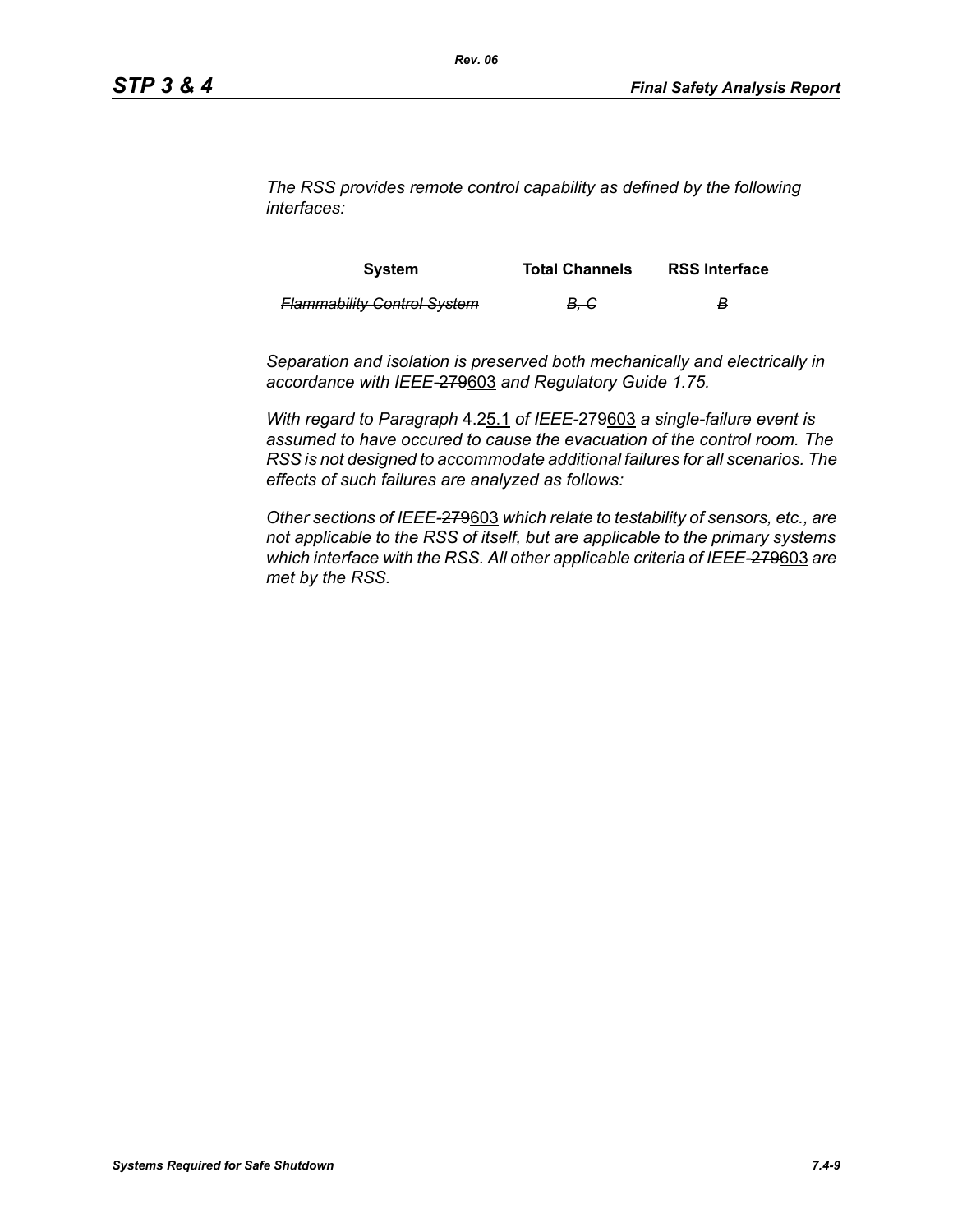# **7.4.3 References**

STD DEP Admin

*7.4-1 NEDE-31906-P-A, A. Chung, "Laguna Verde Unit 1 Reactor Internals Vibration Measurement", February 1991.* NEDE-31096-P-A, L. B. Claassen, et. al., Anticipated Transients Without Scram Response to NRC ATWS Rule, 10 CFR 50.62, February 1987.